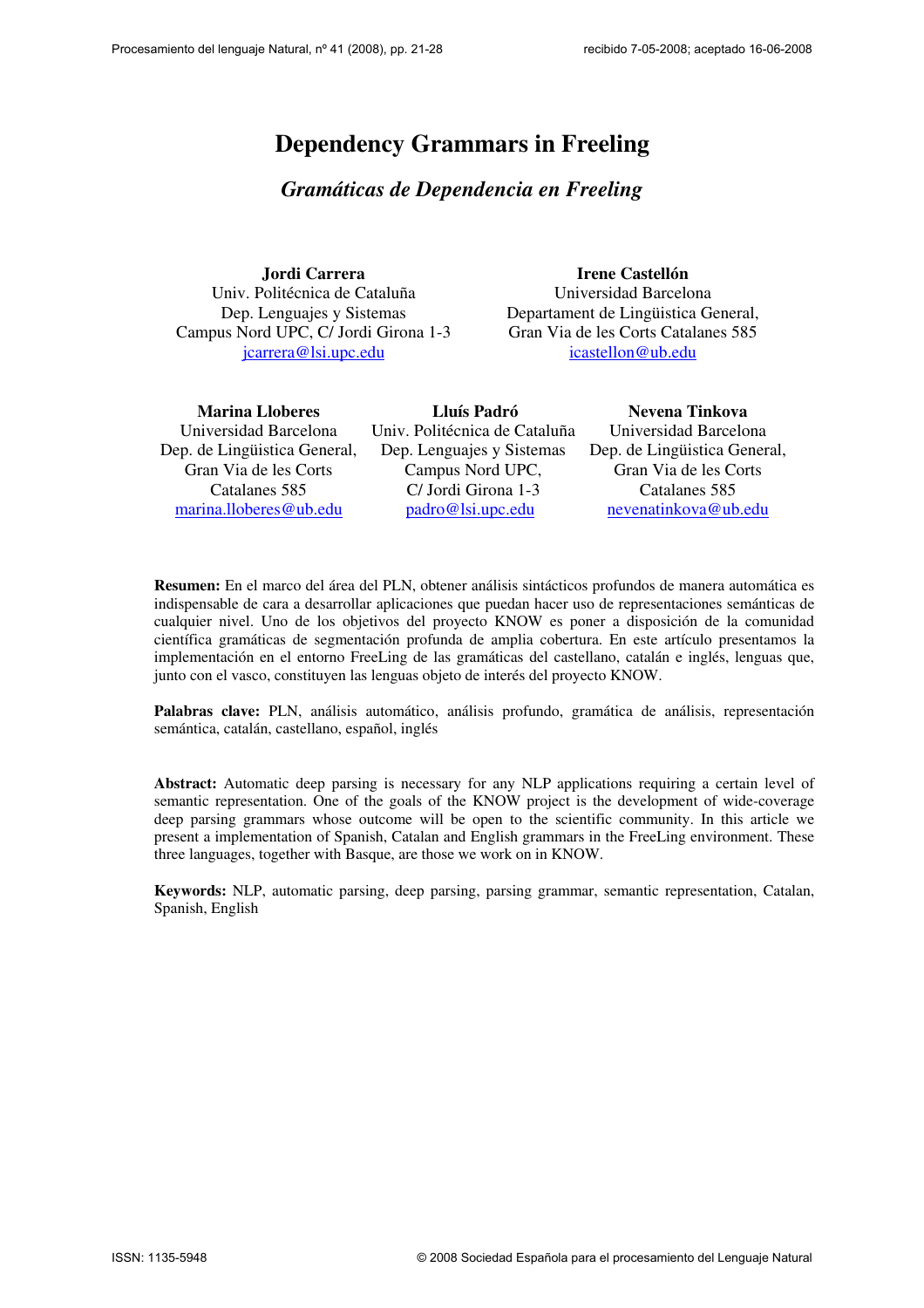### 1. Some Words on Dependency Parsing

Automatic deep parsing is necessary for any NLP applications requiring some level of semantic representation. Although for some languages, such as English, there are several resources, such as Minipar (Lin, D. 1998), VISL (Bick, E. 2006), Connexor (Jarvinen, T. et al 1998) or Link Parser (Sleator, D. et al 1993), few broad-coverage grammars exist for Spanish and Catalan that deliver consistently good quality and can be efficiently embedded in NLP applications.

One of the goals of the KNOW project is the development of wide-coverage, deep parsing grammars whose outcome will be open to the scientific community. FreeLing (Atserias, J. et al 2006) includes a module for rule-based dependency parsing, named TXALA (Atserias, J. et al 2005). This module has been developed in the framework of OpenTrad, an Open-Source Machine Translation project funded by the Spanish Industry Ministry which aims at developing transfer translators for all official languages in Spain (Spanish, Catalan, Galician, and Basque), as well as English.

Observing the results of extensive coverage analysers for Spanish (Bick, E., 2006; Ferrández, A. et al 2000; Marimon, M. et al 2007; Tapanainen, P., 1996,), although in many cases the analysis is correct, there are some shortcomings such as the treatment of discontinuous constituents, infinitive clauses, the doubling of arguments in syntactic realization and the detection of multiword expressions.

On the other hand, these analysers are not open-source: Connexor grants a licence to researchers, but Hispal, which is the most refined, provides only parsed texts. This is why we believe it both a good idea and a necessary endeavor to create wide-coverage, open-source grammars for English, Catalan and Spanish.

In this article we present the parsing grammar implemented for each of these three languages which, together with Euskera (Aranzabe, M. et al 2004; Bengoetxea, K. et al 2007), are those we are working on in the framework of the KNOW project.

The rest of the article is structured as follows: in Section 2, a brief description is given regarding recent improvements in the TXALA analyser. In Section 3, problems posed by deep syntactic analysis and resources

needed to deal with them are succinctly described. Each of the grammars is also broadly examined in this section. Section 4 includes some comments concerning evaluation aspects and, finally, in section 5 we draw conclusions and trace out some ideas for further research.

### 2. Dependency Parsing with FreeLing

The TXALA parser is the last step in the FreeLing processing chain, and is preceded by:

- Sentence splitting
- Morphological analysis
- Shallow parsing

After the shallow parser produces sequences of subtrees (one for each chunk in the sentence), the dependency parser performs three actions:

#### 1. Completion of the tree sequence into a full parsing tree.

This is done by means of manually defined rules. Each rule applies to a pair of consecutive subtrees, and is assigned a priority value. At each step, the rule with higher priority is applied, and the affected pair of consecutive subtrees is fused into a single subtree.

The linguist defining the rules can specify conditions on each subtree head regarding its form, lemma, PoS, or word class (word classes may be defined by the grammarian as lemmata lists). Conditions on the context where the pair of chunks appears can also be specified such that the rule does not apply if conditions are not met.

#### 2. Conversion of syntax tree to dependency tree.

At each level, the head node (marked as such in the manually defined rules) is set as the parent of all the trees below it.

#### 3. Functional labelling of dependencies.

After the parse has been converted to a dependency tree, each dependency is then labelled with its syntactic function. Another set of rules is applied where conditions are stated on both head and dependent nodes. Conditions range from morphosyntactic checks (v.gr. lemma, relative position) to semantic properties (v.gr. predefined classes, WordNet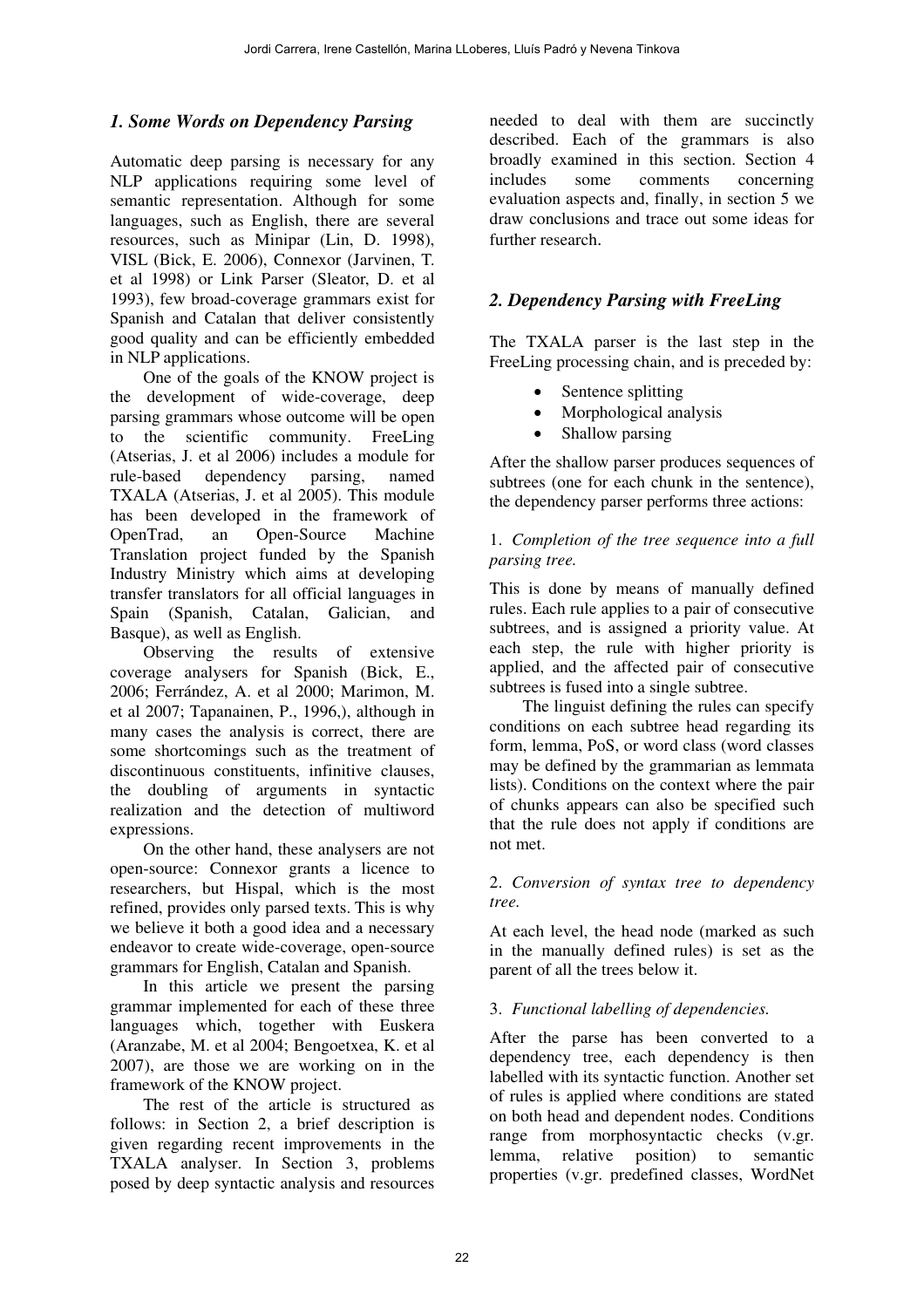semantic files, EuroWordNet top-ontology features).

The version of the parser presented in this paper contains several improvements with respect to the version described in (Atserias, J. et al 2005). As regards tree completion rules:

- Extension of the repertory of subtreefusion operations.
- � Possibility of specifying form, lemma, PoS or word class conditions on subtrees.
- Possibility of specifying context conditions (stated as labels corresponding to subtrees).
- Defining word classes via lists in external files.

Regarding dependency labelling rules, new conditions on headwords bounded by dependencies are allowed, including:

- EWN Top Ontology properties
- WN semantic file
- Synonyms
- � Hypernyms' synonyms

#### 3. Deep parsing

When carrying out full syntatic analysis, sentences must be assigned some sort of semantic representation (more than one if ambiguous). A study carried out on data from Spanish concerning difficulties stemming from deep analysis (Tinkova, N. et al 2007) showed that the most complex phenomena to be solved were coordination, prepositional phrase attachment, inversion or constituent displacement, distinguishing between arguments and adjuncts and parsing subordinate clauses.

From a lexicalist standpoint, and as regards prepositional phrase attachment, crucial knowledge is provided by lexical heads. This kind of knowledge can be integrated in the form of a repertoire of syntactico-semantic structures (i.e. diathesis schemes) containing possible combinations of lexical heads with satellites.

Concerning coordination, this is a syntactic phenomenon with which we have dealt only partly and which requires extreme inter-rule synchronization. Complex situations arise in which coordinations must be resolved either before noun phrases (e.g. to create a compound subject) or after noun phrases and verb phrases and before sentence rules (e.g. not to create a compound subject but to coordinate two continguous sentences). Coordinated elements must be abstracted from, and context of the conjunction taken into account in order to prioritize some rule over the others.

#### 3.1. Catalan dependency grammar

Catalan dependency grammar consists of a set of 2,914 rules, of which 2,565 complete the parse tree by creating dependencies and the remaining 349 label these dependencies.

Catalan grammar treats dependency recursion and dependency relations between a) phrases, b) clauses headed by conjunctions or relative pronouns, c) non-finite clauses and d) punctuation marks.

Verb subcategorization frames created on the basis of the Volem Multilingüe database (Fernández et al 2002) determine chunk selection and chunk labelling conditions for transitive verbs, verbs with a wh- clause as an argument, ditransitive verbs, intransitive verbs, verbs modified by one prepositional phrase argument, verbs modified by two prepositional phrase arguments, impersonal verbs, copulative verbs, verbs with a second predicate and motion verbs.

One problem arose during deep parsing regarding prepositional phrase attachment and, specifically, preposition de ('of' or 'from') attachment. In Catalan, de-headed prepositional phrases can modify either a noun phrase or a verb phrase. Adding information about both verb behaviour and context allowed to partly account for these problematic cases.

Sometimes, motion verbs code the source of the movement, which is expressed with a prepositional phrase headed by de. Therefore, defining a class of motion verbs allows dependency rules to be more fine-grained. However, given that *de*-phrases appear mostly after noun phrases, dependency rules for motion verbs yield only a partial solution. In this case, context conditions become essential to discriminate prepositional phrase attachment (a).

(a) Rule for attaching prepositional phrases to verb phrases:

| grup-verb[mov]                                 | sp-de<br>$\overline{\phantom{a}}$ | top_left |
|------------------------------------------------|-----------------------------------|----------|
| $\frac{\$ {m}{s}} sn $\frac{\$ {m}{s}} grup-sp | 17                                |          |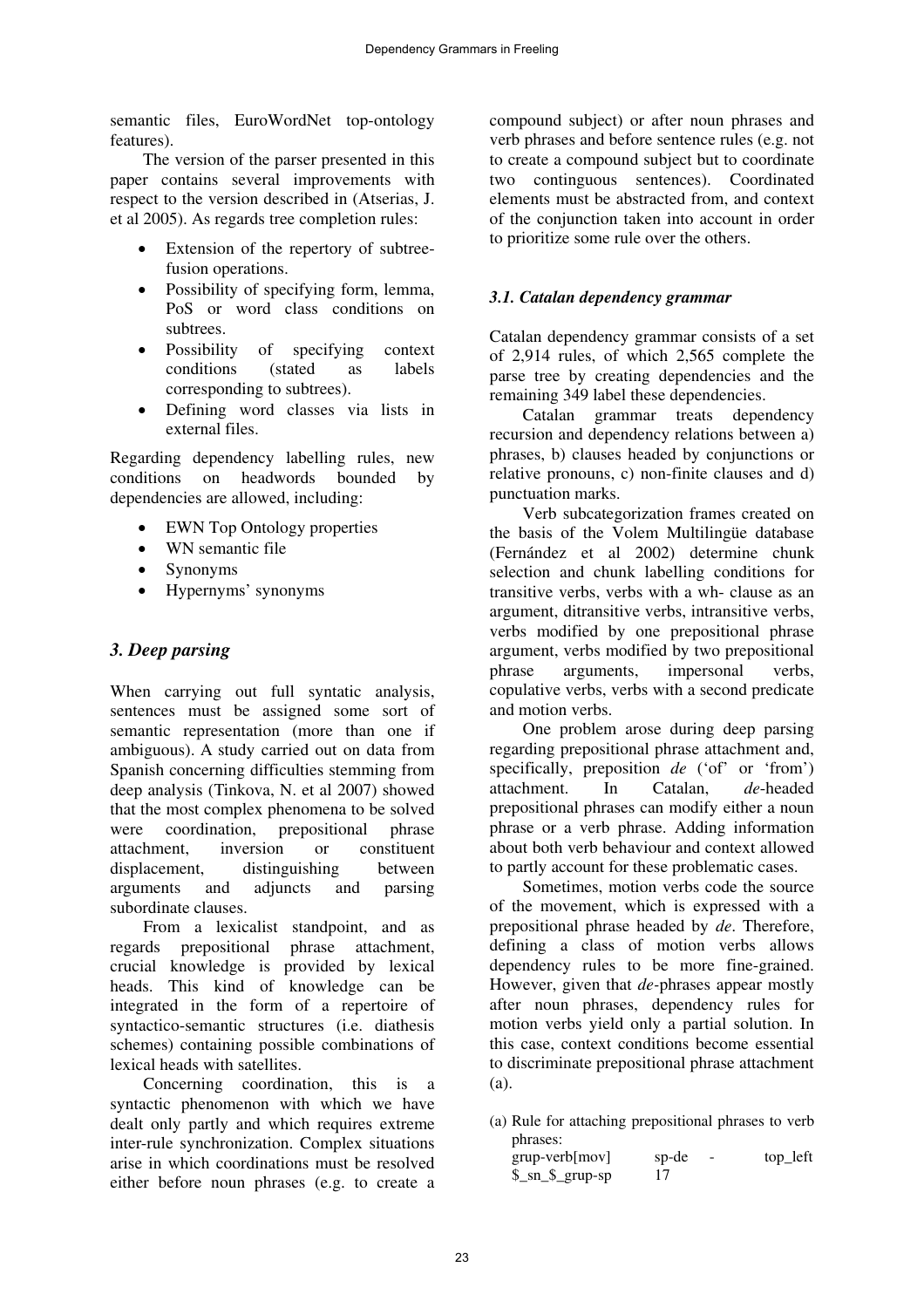| $grup-verb[mov]$                                                | sp-de      | top_left |
|-----------------------------------------------------------------|------------|----------|
| $$ \$ _grup-sp 17                                               |            |          |
| Rule for attaching prepositional phrases to<br>nominal phrases: |            |          |
| sn sp-de                                                        | top_left - | 20       |

Although de-phrases with a verbal head have a higher priority than *de*-phrases with a noun head (a), there is one exception to this rule: it is possible to attach a de-phrase to a nominal head after a motion verb. Thus, the rule accounting for this case ((b), below) has a higher priority than rules dealing with prepositional phrases attached to verb phrases (the first rule in (a)):

| (b) grup-verb[mov] sp-de - |                           | top_left |
|----------------------------|---------------------------|----------|
|                            | \$_sn_sp-de_\$_grup-sp 21 |          |
| sn                         | $sp-de -$                 | top_left |
| \$\$_sp-de_grup-sp         | 13                        |          |

This way, prepositional attachment is solved in a wide range of cases. Figure 1 shows the analysis of sentence (c).

(c) Els operaris pugen les caixes de les eines del soterrani a la terrassa. [Catalan]

Workers are taking the toolboxes up from the cellar to the balcony. [English]

Another troublesome analysis obtained regarding wh- particles having multiple values. Some wh-particles introducing indirect questions can also appear as adverbial clauses, but whereas in the former case they must receive a direct object tag, in the latter case they must be labelled as verbal modifiers. In order to distinguish between both structures, a feasible solution consisted in listing verbs which usually take clausal direct objects (e.g. verba dicendi) and to create specific labelling rules for this type of verbs (d).

| (d) Rules that assign direct object tag to wh- |  |  |  |  |
|------------------------------------------------|--|--|--|--|
| chunks:                                        |  |  |  |  |

| grup-verb   | dobj           | d.label=subord |
|-------------|----------------|----------------|
|             | $d.side=right$ | p.class=que    |
| inf         | dobj           | d.label=subord |
|             | $d.side=right$ | p.class=que    |
| infinitiu   | dobi           | d.label=subord |
|             | d.side=right   | p.class=que    |
| subord-ger  | dobj           | d.label=subord |
|             | $d.side=right$ | p.class=que    |
| subord-part | dobi           | d.label=subord |
|             | $d.side=right$ | p.class=que    |

Rules that assign verbal modifier tag to whchunks:

| grup-verb   | сc                            | d.label=subord |
|-------------|-------------------------------|----------------|
|             | d.lemma!=quelqui p.class!=que |                |
| verb-pass   | сc                            | d.label=subord |
|             | d.lemma!=quelqui p.class!=que |                |
| inf         | cc                            | d.label=subord |
|             | d.lemma!=quelqui p.class!=que |                |
| infinitiu   | cc                            | d.label=subord |
|             | d.lemma!=quelqui p.class!=que |                |
| subord-ger  | cc                            | d.label=subord |
|             | d.lemma!=quelqui p.class!=que |                |
| subord-part | cc                            | d.label=subord |
|             | d.lemma!=quelqui p.class!=que |                |

| grup-verb/top/(pugen pujar VMIP3P0 -)               |
|-----------------------------------------------------|
| [sn/ncsubj-subjecte/(opreraris opreraris NCMP000 -) |
| [espec-mp/det/(Els el DA0MP0 -)]                    |
| sn/dobj-objecte_directe/(caixes caixa NCFP000 -)    |
| [espec-fp/det/(les el DA0FP0 -)                     |
| sp-de/ncmod/(de de SPS00 -)                         |
| [sn/dobj-prep/(eines eina NCFP000 -)                |
| [espec-fp/det/(les el DA0FP0 -)]]]                  |
| sp-de/iobj-prep/(de de SPS00 -)                     |
| [sn/dobj-prep/(soterrani soterrani AQ0MS0 -)        |
| $[i-ms/det/(el \text{ el } DA0MS0 -)]$              |
| $grup-sp/iobi-prep/(a a SPS00 -)$                   |
| [sn/dobj-prep/(terrassa terrassa NCFS000 -)         |
| [espec-fs/det/(la el DA0FS0 -)]]                    |
| $[F-no-c/ta/(. Fp -)]$                              |
|                                                     |

Figure 1. Textual output of example (c)

These rules allow indirect speech to be labelled with direct object tags (d) and adverbial clauses with wh-particles to be labelled with verbal modifier tags (e), as can be seen in Figure 2.

(e) El consell econòmic assenyala quan va començar la recessió econòmica. [Catalan] Economic council points when economic

recession began. [English]

#### 3.2. Spanish dependency grammar

prepositional pinases, pronouns, coordination, A rules applying to noun phrases is shown in modifier, a label denoting one child of the finally, a priority index: As for Spanish, TXALA dependency parser consists of 9,600 rules (9,245 parsing rules and 355 dependency rules) acting on a number of categories, such as noun, verb and prepositional phrases, pronouns, coordination, (f). There can be seen, in order, the head, a head, the function applied, no conditions and,

(f) sn grup-sp sn last left  $-$  200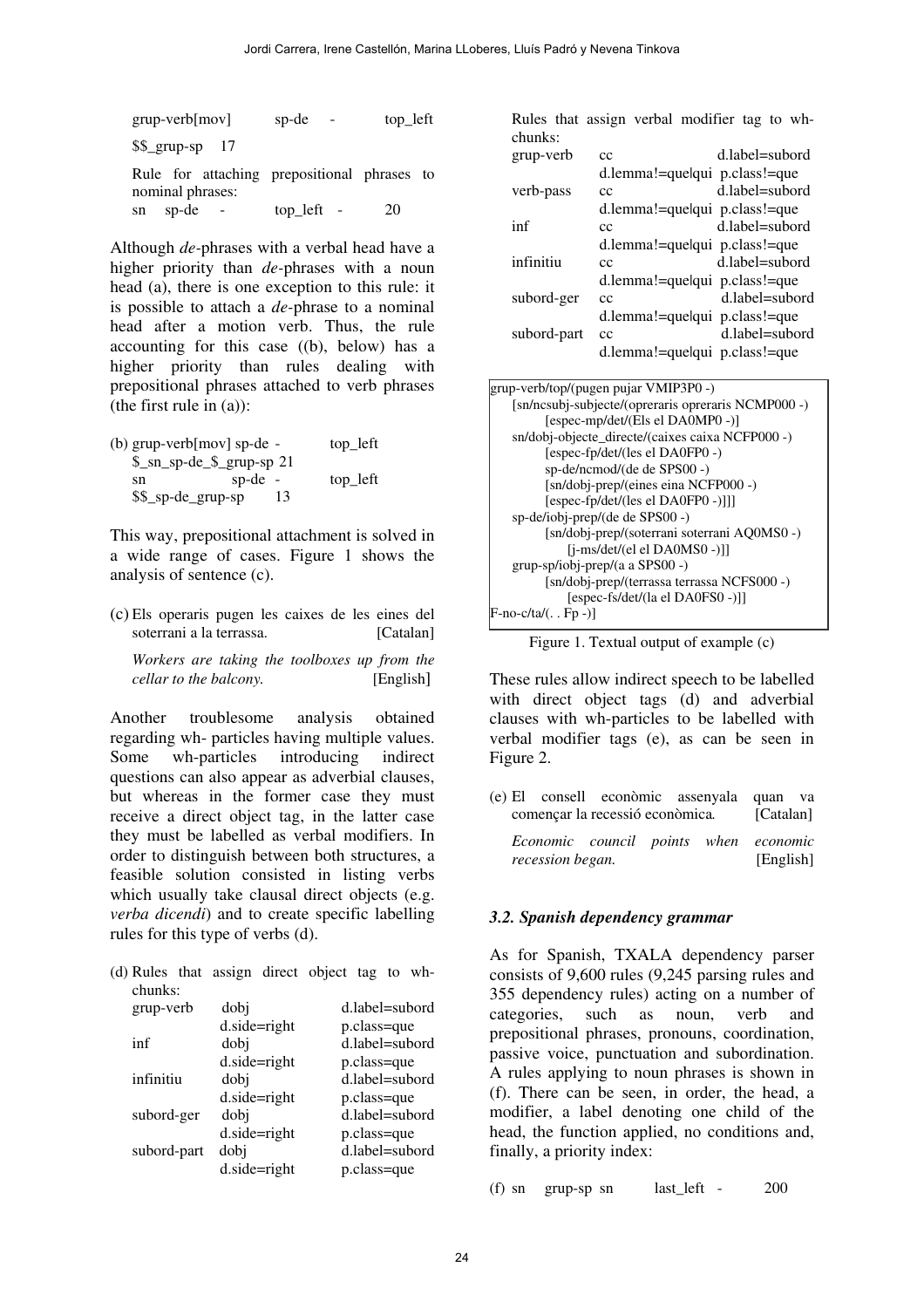

Figure 2. Parsing output of example (e)

Tag assignment is also carried out in Spanish grammar using labelling rules:

| $(g)$ grup-verb | sp-obj                       |
|-----------------|------------------------------|
|                 | d.label=grup-spl grup-sp-inf |
|                 | $d.side=right$               |
|                 | d.lemma=alallparalhacia      |
|                 | p.class=mov                  |
| (h) grup-verb   | iobj                         |
|                 | d.label=grup-splgrup-sp-inf  |
|                 | $d.side=right$               |
|                 | d.lemma=alpara               |
|                 | p.class=ditr                 |

(g) and (h) state that any prepositional phrase following a verb and including either of the prepositions a, al or para, be assigned prepositional object label (g) or indirect object label (h). Before this distinction was set up, whenever TXALA found a prepositional phrase introduced by any of the aforementioned prepositions, it invariably labelled it as an indirect object.

The Spanish grammar is being constantly updated. Incorporation of more complex subordination rules and verb subcategorization frames will result in increased coverage. Taking as a departure point the SenSem databank (Fernández, A. et al 2004), a ninefold typology of verbs was described (i.e. impersonal, intransitive, transitive, ditransitive, predicative, copulative, verbs followed by an argument wh-clause and verbs followed by either one or two argument prepositional phrases).

Solving prepositional phrase attachment is utterly necessary, for it is the cause of most syntactic misanalyses. As was the case for Catalan, attachment of de-phrases is of particular concern for Spanish as well, for these are able to act both as noun or as verb modifiers. Subcategorization information, together with context information, is expected to rule out wrong parses. In (i) and (j), PPattachment rules are shown which have been enriched with contextual information. One screenshot of the output of the rule in (i) is given in Figure 3:

| $(i)$ sn |                         | sp-de<br>$\sim$ | top_left |
|----------|-------------------------|-----------------|----------|
|          | \$\$_grup-verb          | 34              |          |
|          | $(i)$ grup-verb $[mov]$ | $coor-sp$ -     | top_left |
|          | $$$ _sp-de_\$           | 741             |          |

As for function assignment, the parse in Figure 3 resulted from applying the rule in (k).

 $(k)$  sp-de prepos d.label=sn\*

This rule labels the relation between the prepositional head and the head of the noun phrase immediately to its right.

#### 3.3. English dependency grammar

Dependency rules for the English grammar amount to circa 1,340. They proceed in the following way: <*noun chunk*, *verb*> pairs are combined first. After that, rules apply recursively until another such pair is found,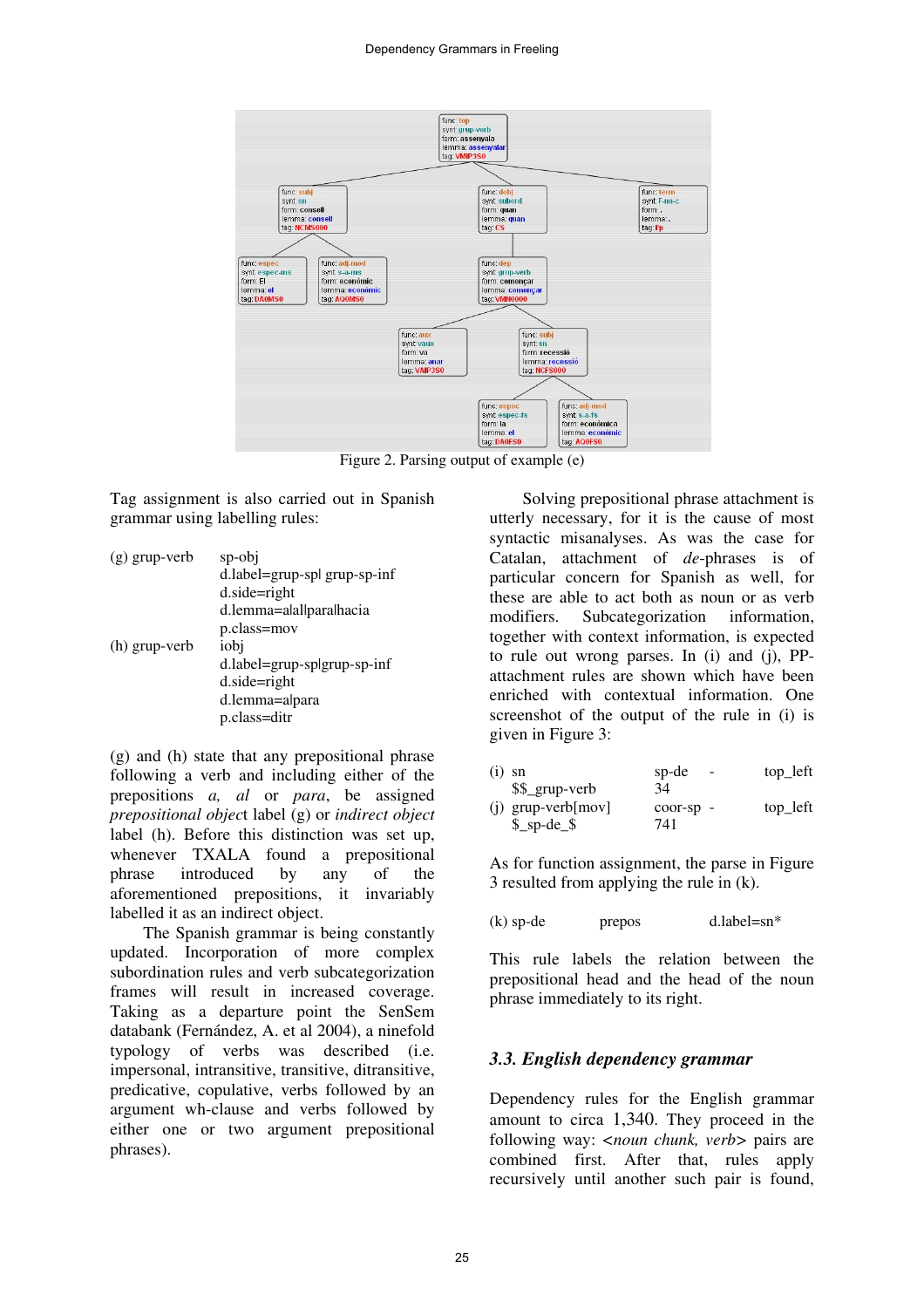

Figure 3. Graphical output of rule (i) application

and the process goes on iteratively until a full stop is found. Rules have been provided for all major kinds of clauses: declaratives, imperatives, interrogatives, completives, relatives, adverbial and existential. Analogously, separate verb phrase rules have been provided for intransitive, transitive and ditransitive sentences, including specific sets of rules for dealing with completive sentences. Sentences with ditransitive or higher valencies are treated formally as a subtype of transitive sentences.

A section was included in the grammar which contained a special kind of default dependency rules. These consisted broadly in heuristics intended to deal with relatively widespread cases of relatively unsystematic phenomena, i.e.:

- adioining adverbs, prepositional phrases, etc. to their potential heads when in ambiguous syntactic positions, e.g.  $I_x$ approached the man<sub>y</sub> on the chariot<sub>x/y</sub>;
- preventing main verbs from taking other clauses' direct objects as their subjects whenever they took as their subjects either other clauses having direct objects, or nominal subjects with embedded clauses, as in (l) and (m) (potentially mistakenly combined terms appear in bold):
	- l) The man who brought the book was interesting.

m) That he saw the man was uninteresting.

Besides, rules more often than not had to be multiplied. Since one given set of dependency rules would apply to a pair of chunks with a given priority, the same rules would not apply to plausible candidate expressions embedded in those chunks.

For instance, consider the example in (n), taken from Google:

> n) The Astrakhan Region is capable of making products having an assured solvent demand in external market.

In (n), each -ing verb form takes its own direct object. The first two chunks, however <making, products>, should be grouped after the second pair of chunks <*having*, *demand*> has been grouped in turn. With a single set of rules, nonetheless, and since our algorithm proceeds from left to right, the leftmost <participle, noun chunk> pair is combined first, which results in the second modifier's being left behind.

This forced us to use several sets of multiplier rules performing virtually identical operations at different priorities, thus causing a remarkable grammar redundancy.

Another distinctive feature of English grammar as opposed to Spanish and Catalan grammars consisted in subordinate clauses'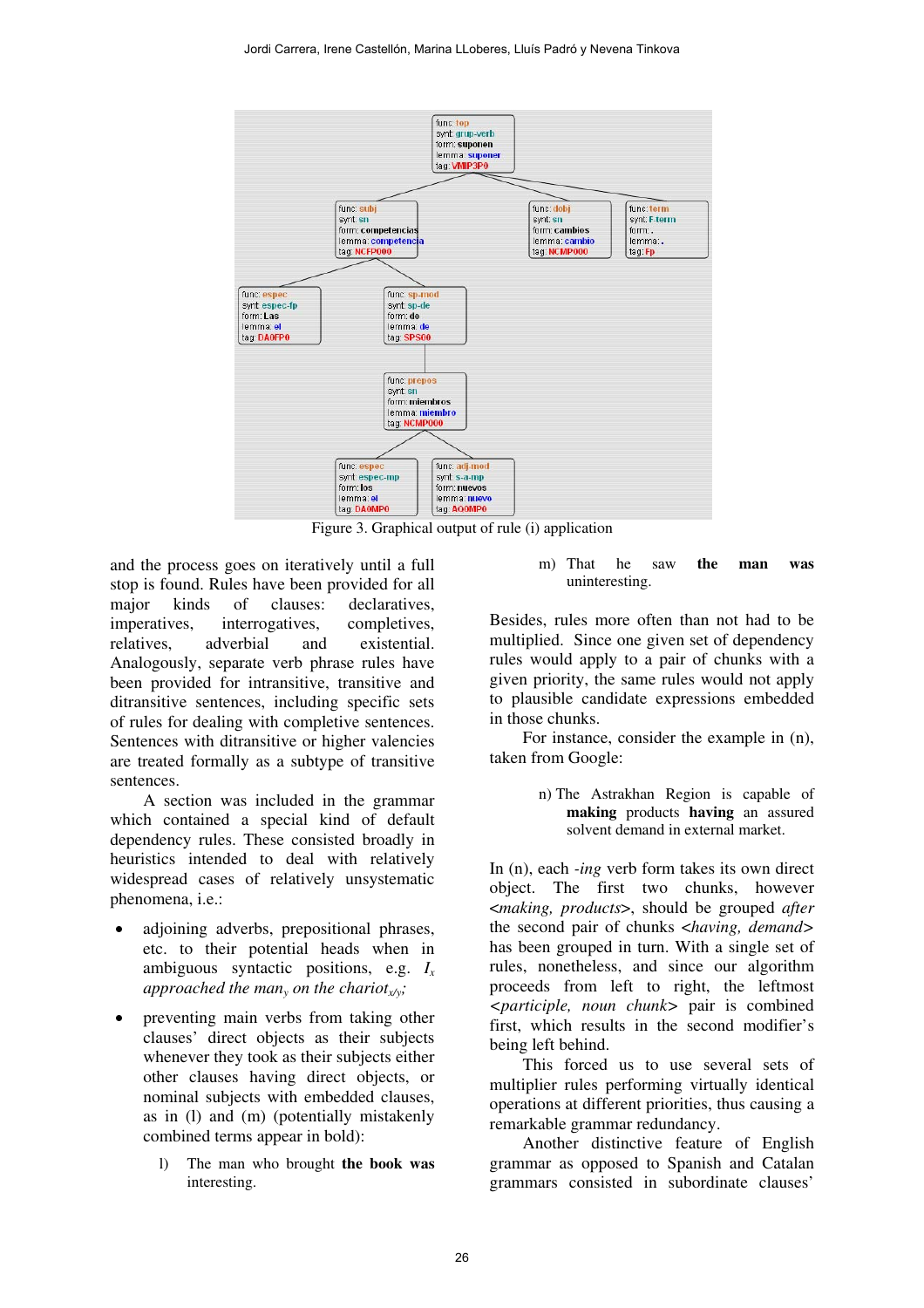lacking subordinating connectors for either completive clauses (e.g. I've said he broke the car) or relative clauses (e.g. The man you saw was tall).

For these cases, long range rules were created that swept for series of concatenated <noun chunk, verb> pairs along with any noun phrases intervening in between (including null events). This yielded more reliable <subject, verb> dependencies extraction and, when conditioned on verbs taking completive sentences (v.gr. say, think, etc.), this heuristic proved to solve a fairly large number of ambiguities, which is remarkable taking into account its simplicity.

### 4. Evaluation

As yet, we have just finished the version 1.1 of Spanish, Catalan and English grammars, which we now intend to evaluate.

As for qualitative evaluation, a corpus has been created for each language. Text was extracted from newspaper articles and Internet websites. The corpora thus created vary in size: 50 sentences for Catalan, 100 for Spanish and 120 for English (this is dependent on the concept of sentence used). All of them contain a number of syntactic phenomena, v.gr. clausal embedding, coordination, different subcategorization frames, different phrase structures, etc. During development, corpora have been regularly analyzed as a testbed for the grammars, with analysis results guiding subsequent implementations.

At the time being, grammars are unable to tackle the following phenomena:

- Lexical coordination. Only some coordinations have been dealt with. We will keep expanding the number of cases covered with each successive update.
- Function assignment. When dependencies are assigned functional labels, information is necessary that the system is currently not sensitive to (e.g. PoS and morphological information for pronouns). New versions of the analyzer able to use this kind of data will have to be developed parallel to newer versions of the grammars.
- � Constituent displacement has not been dealt with.

Neither adverbial phrases or adverbial sentences have been treated (i.e. the system is unable to tell either adjuncts or arguments one from the other).

As for quantitative evaluation, so far we have been unable to carry out any such complete evaluation.

One of the main problems we face lies in the fact that analyses can differ substantially despite all of them being descriptively adequate.

In order to overcome this problem, corpora annotated according to the same formalism, in the same language and following the same grammatical criteria are required, which are usually unavailable.

Another problem lies in the fact that syntactic analysis takes as input the output of several previous processes (v.gr. multiword detection, named entity recognition, morphological labelling, etc.) Since none of these is completely error free, mistakes may take place at some point and keep then passing on to each subsequent step, all of which require an evaluation of their own prior to grammar evaluation proper.

For the languages we have been currently working with, there exist several corpora that we intend to use (3LB, WSJ, CONLL corpora). Our goal is to carry out evaluation using some subset of each of these, but we must still study whether the formalism and the criteria can be adapted to those utilized in the grammars presented here.

## 5. Conclusions and future work

In this article we have presented the version 1.1 of the Spanish, Catalan and English grammars to be used in the framework of the KNOW project in order to develop a broadcoverage deep parser to be distributed opensource. We have also presented the most recent update of the TXALA parser, which features a number of improvements over its predecessor.

 There is ample room for improvement, however, specially as regards coordinations and constituent displacement for all three languages, and subcategorization frames for Spanish and English in particular. Likewise, subsequent improvement on the databases grammars rely on will also lead to performance increase.